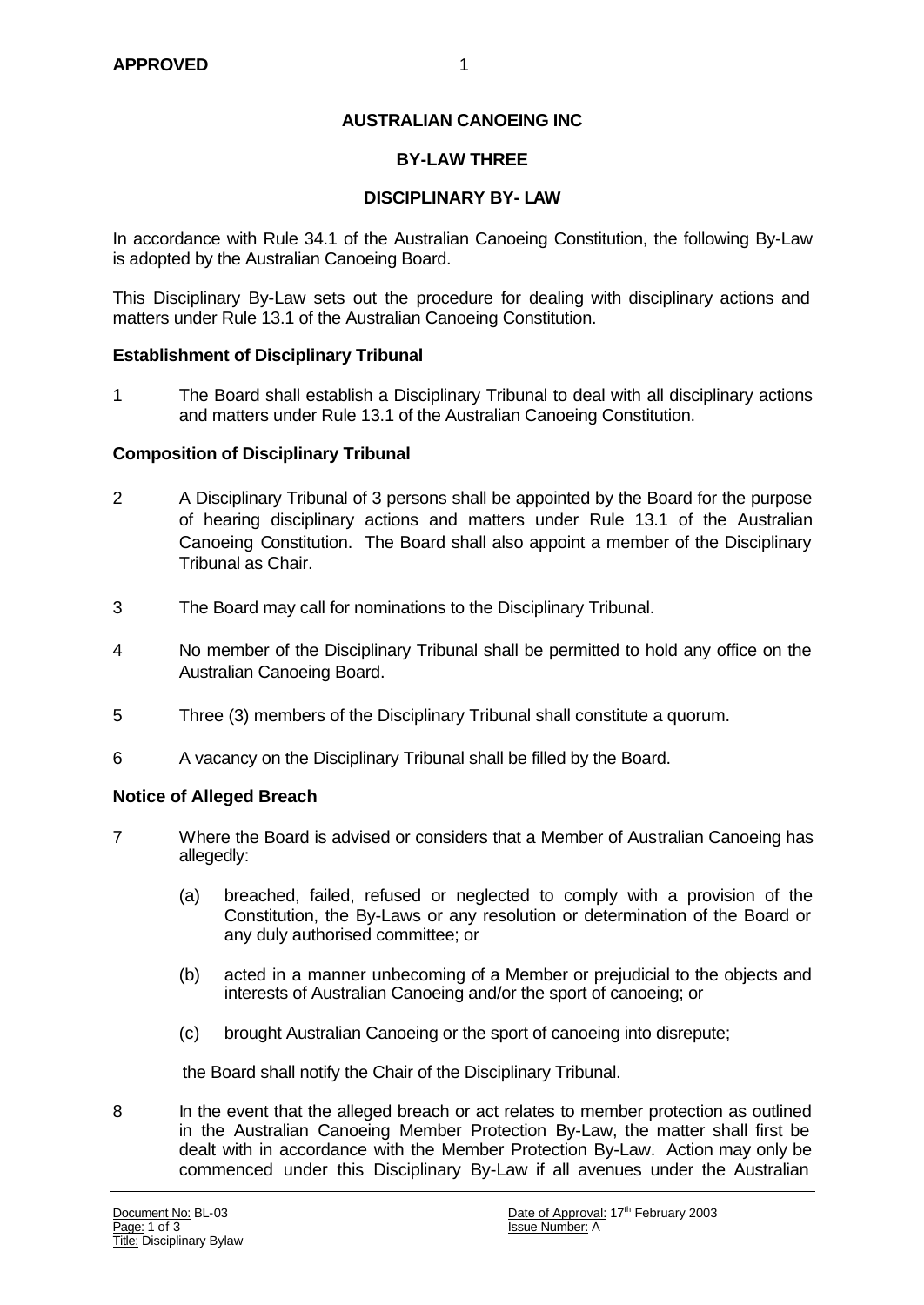Canoeing Member Protection By-Law are exhausted and/or completed as the case may be.

- 9 The Chair of the Disciplinary Tribunal shall, as soon as practicable upon receipt of notice in accordance with clause 7, serve on the Member a notice in writing:
	- (a) setting out the alleged breach of the Member and the grounds on which it is based;
	- (b) stating that the Member may address the Disciplinary Tribunal at a hearing to be held not earlier than 14 and not later than 28 days after service of the notice;
	- (c) stating the date, place and time of that hearing;
	- (d) informing the Member that he or she may do one or more of the following:
		- (i) attend that hearing;
		- (ii) give the Disciplinary Tribunal, before the date of that hearing a written statement regarding the alleged breach.

#### **Disciplinary Tribunal Procedures**

- 10 At a hearing of the Disciplinary Tribunal held in accordance with clause 9, the Disciplinary Tribunal shall:
	- (a) give to the Member every opportunity to be heard;
	- (b) give due consideration to any written statement submitted by the Member; and
	- (c) by resolution determine whether the alleged breach occurred.
- 11 Australian Canoeing and the Member shall not be entitled to legal representation at the hearing of the Disciplinary Tribunal.
- 12 The Disciplinary Tribunal shall hear and determine the alleged breach in whatever manner it considers appropriate in the circumstances (including by way of teleconference, video conference or otherwise) provided that it does so in accordance with the principles of natural justice. The purpose of the hearing shall be to determine whether the alleged breach occurred.
- 13 If the Disciplinary Tribunal considers that the alleged breach occurred, it may impose any one or more of the penalties set out in clause16.
- 14 If the Disciplinary Tribunal considers that the alleged breach did not occur, the matter shall be dismissed.
- 15 Each party shall be responsible for their own costs associated with the Disciplinary Tribunal hearing. The Disciplinary Tribunal has no power to award costs to a party.